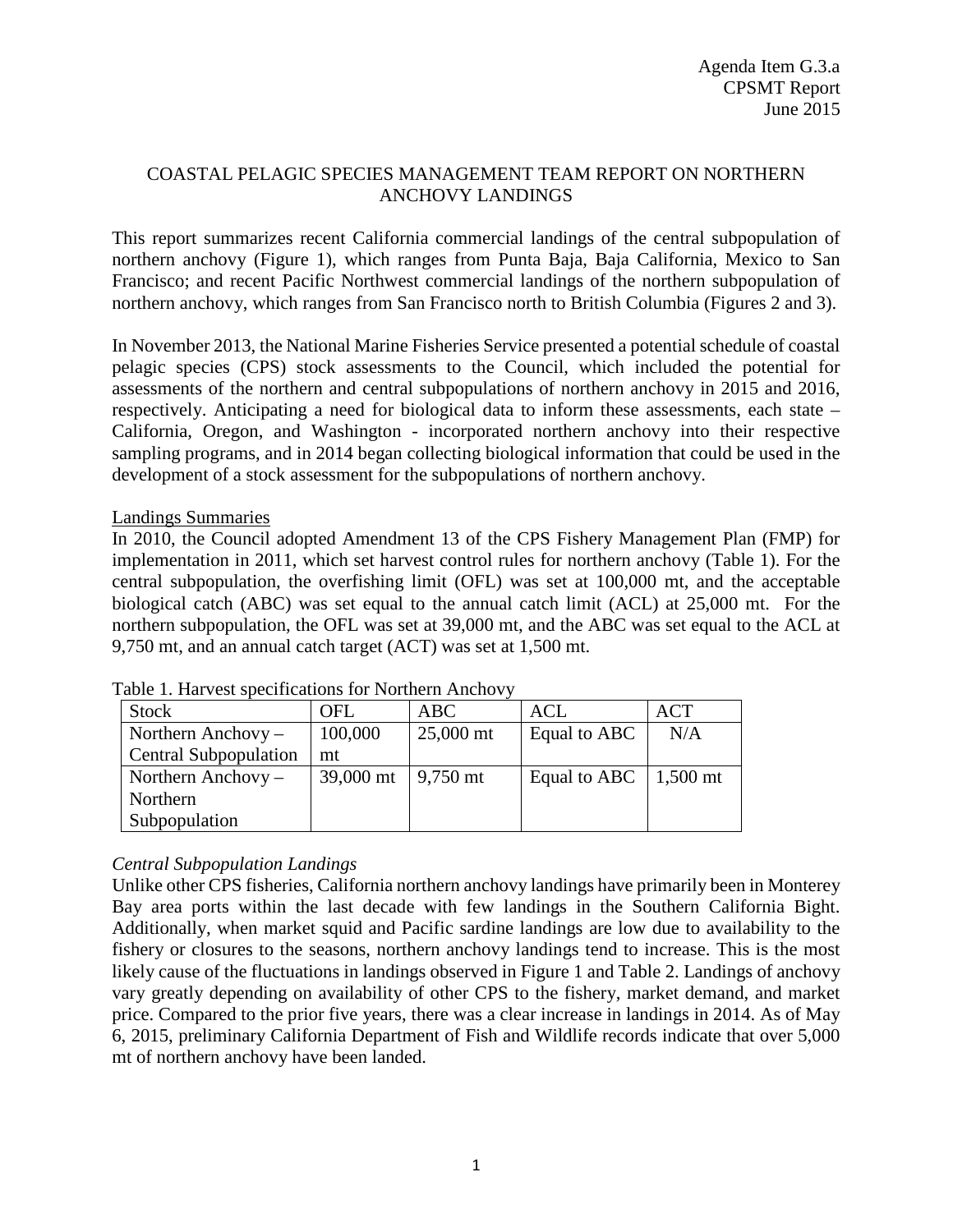

Figure 1. California Landings of Central Subpopulation Northern Anchovy 2004 – 2014; with the ACL of 25,000 mt.

## *Northern Subpopulation Landings*

Although of a smaller magnitude than the Pacific sardine fishery, northern anchovy support fisheries on the Washington and Oregon coasts. Because these are small fisheries, recent landing data from state fish receipts for the two states are combined here to allow catch to be presented for all years (i.e., meet the rule of three; Figure 2 and Table 2). In most years, the majority of landings are into Washington, averaging 215 mt over the past decade compared to 54 mt for Oregon. In 2014, landings totaled 112 mt for Washington, whereas no landings were reported in Oregon.